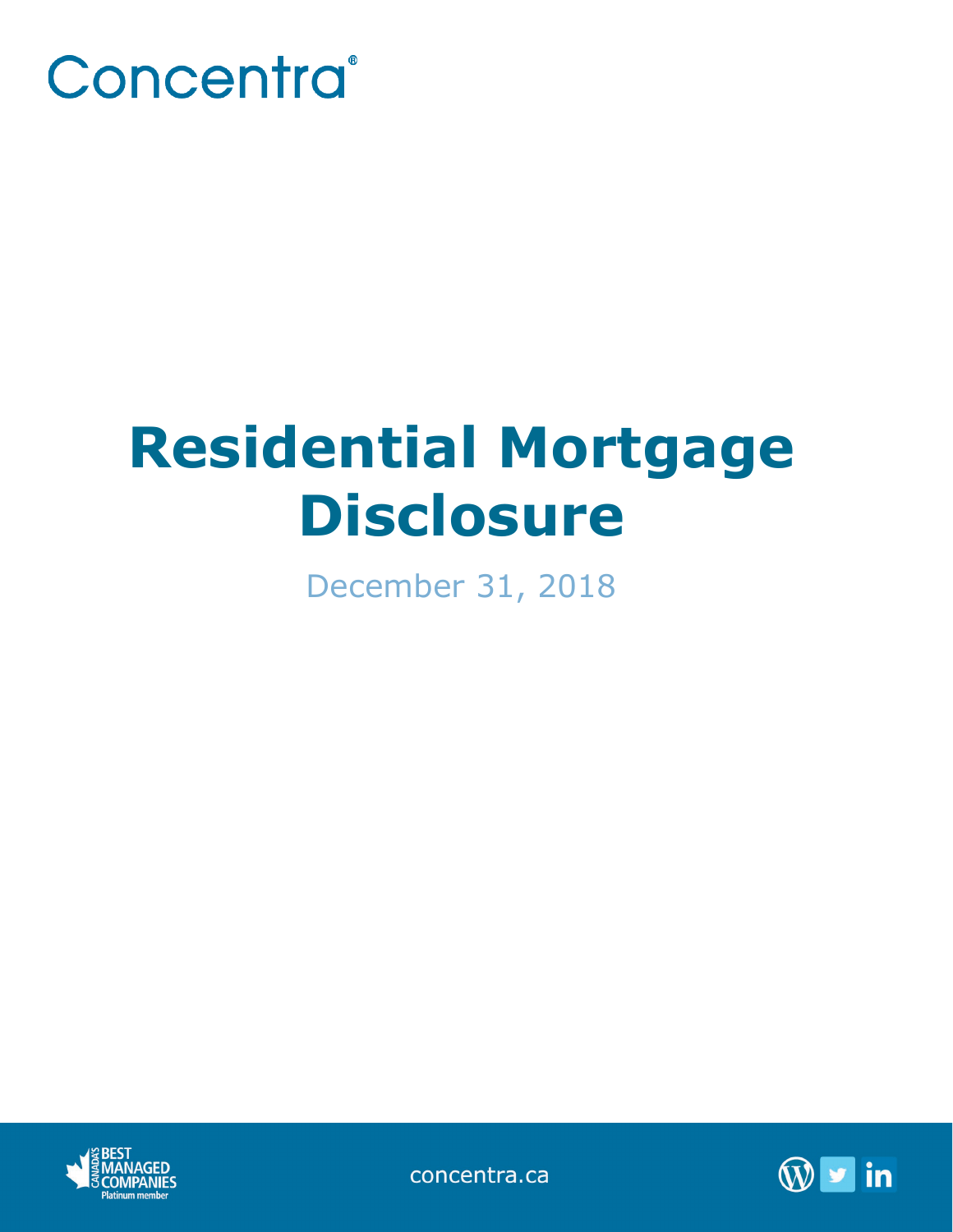# **December 31, 2018 Residential Mortgage Disclosure**

In accordance with the *Office of the Superintendent of Financial Institutions Canada (OSFI) Guideline B20 – Residential Mortgage Underwriting Practices and Procedures* issued June 2012, additional disclosure is provided regarding the company's residential mortgage exposure.

The company is limited to providing residential real estate loans of no more than 80% of the collateral value. Lending at a higher loan-to-value (LTV) is permitted but requires default insurance. This insurance is contractual coverage of the eligible facilities that protects the company's real estate secured lending portfolio against potential losses caused by borrower default. It is provided by either government backed entities or other approved private mortgage insurers.

On an annual basis the company performs a stress test to determine the impact of a significant decline in house prices on the residential mortgage portfolio. Due to the high percentage of insured residential mortgages held on the balance sheet and the increase in house prices since initial underwriting, there is very little impact to the company's capital position from this stress event.

## **Residential mortgages and home equity lines of credit (insured vs. uninsured)**

The following table presents amounts of insured and uninsured residential mortgages and home equity lines of credit (HELOCs), by geographic regions.

|                            |                        |       |                              |       |     | <b>December 31, 2018</b> |       |                  |               |               |                  |       |
|----------------------------|------------------------|-------|------------------------------|-------|-----|--------------------------|-------|------------------|---------------|---------------|------------------|-------|
|                            |                        |       | <b>Residential Mortgages</b> |       |     | <b>HELOCs</b>            |       |                  |               | <b>Total</b>  |                  |       |
|                            | Insured <sup>(1)</sup> |       | <b>Uninsured</b>             |       |     | Insured <sup>(1)</sup>   |       | <b>Uninsured</b> | Insured $(1)$ |               | <b>Uninsured</b> |       |
|                            | \$                     | %     | \$                           | %     | \$  | %                        | \$    | %                | \$            | $\frac{9}{6}$ | \$               | %     |
| Province $^{(2)}$          |                        |       |                              |       |     |                          |       |                  |               |               |                  |       |
| Atlantic                   | 308,255                | 6.73  | 7,812                        | 0.39  |     |                          |       | ۰.               | 308,255       | 6.72          | 7,812            | 0.39  |
| Quebec                     | 4,608                  | 0.10  | 220                          | 0.01  |     |                          |       |                  | 4,608         | 0.10          | 220              | 0.01  |
| Ontario                    | 1,924,954              | 42.00 | 1,648,241                    | 82.05 |     |                          |       |                  | 1,924,954     | 41.99         | 1,648,241        | 81.98 |
| Prairies &<br>Territories  | 1,718,866              | 37.50 | 189,554                      | 9.44  |     | $\overline{\phantom{a}}$ | 1,139 | 71.55            | 1,718,866     | 37.51         | 190,693          | 9.49  |
| <b>British</b><br>Columbia | 626,506                | 13.67 | 162,948                      | 8.11  | 802 | 100.00                   | 453   | 28.45            | 627,308       | 13.68         | 163,401          | 8.13  |
| Total                      | 4,583,189              | 100   | 2,008,775                    | 100   | 802 | 100                      | 1,592 | 100              | 4,583,991     | 100           | 2,010,367        | 100   |

(Thousands of Canadian dollars, except percentage amounts)

*(1) Default insurance is contractual coverage of eligible facilities whereby the company's exposure to real estate secured lending is protected against potential shortfalls caused by borrower default. This insurance is provided by either government backed or other private mortgage default insurers. (2) The province represents the location of the property in Canada. There are no foreign operations.*



**\_\_\_\_\_\_\_\_\_\_\_\_\_\_\_\_\_\_\_\_\_\_\_\_\_\_\_\_\_\_\_\_\_\_\_\_\_\_\_\_\_\_\_\_**